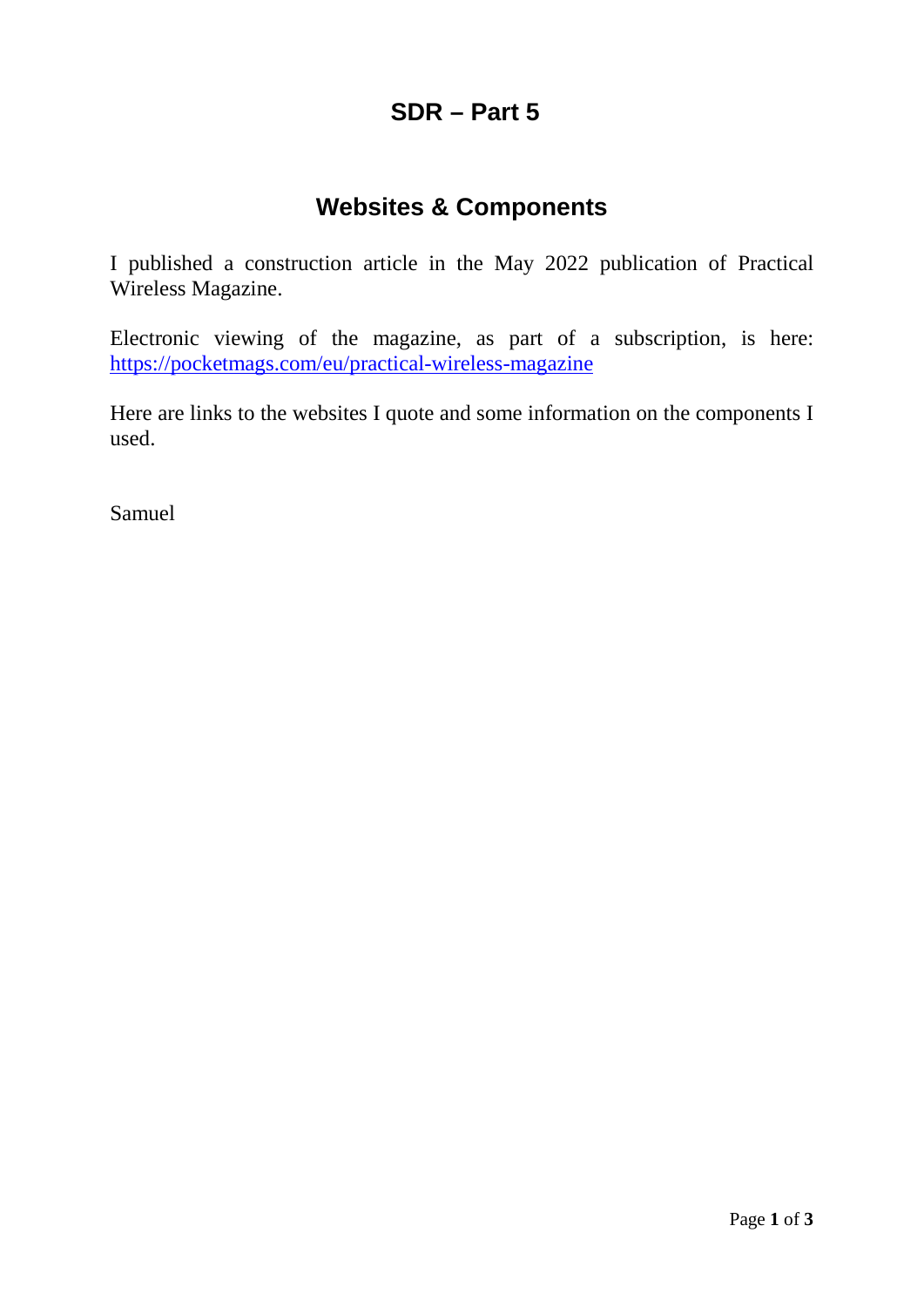## *1. Websites*

*Javier Solans (EA3GCY)*

<https://www.qrphamradiokits.com/>

The BP-1A 3 to 30 MHz continuous Variable Filter kit is found here-

[https://www.qrphamradiokits.com/miscellaneous/bp-1a-3-30mhz-filter/#cc-m-product-](https://www.qrphamradiokits.com/miscellaneous/bp-1a-3-30mhz-filter/#cc-m-product-12129163149)[12129163149](https://www.qrphamradiokits.com/miscellaneous/bp-1a-3-30mhz-filter/#cc-m-product-12129163149)

On 9 April 2022 it was on offer for €40.

*QRP-Labs*

<http://qrp-labs.com/>

The QRP-Labs ProgRock kit:- http://qrp-labs.com/vfo.html

On 9 April 2022 it was on offer for \$35.99, the GNSS/GPS receiver was an additional \$20 and the TCXO was offered at \$8.25. Also available are a knob and an enclosure kit. For Europe these items are posted from Turkey – I have always used the FedEx option.

## *2. Components*

*Wire.*

I have been asked about the wire I use to connect things together. I did a four year apprenticeship was taught many things that were standard procedures in a large company that developed and manufactured equipment for telecommunications. I have continued using all those good habits in my own playing around.

For wiring I use "hook-up" wires that are colour coded so I can follow the resistor colour codes. Pin 1 of a connector is always connected using a black wire and is the ground wire. Pin 3 is always connected using a red wire and has the highest voltage use on it. Pin 2 is always connected using a brown wire, etc, etc.

I use what is called single core equipment or hook-up wire that is made up of 7 strands of 24 AWG tined copper wire.

At Radionics the green coloured wire is part number 196-4215.